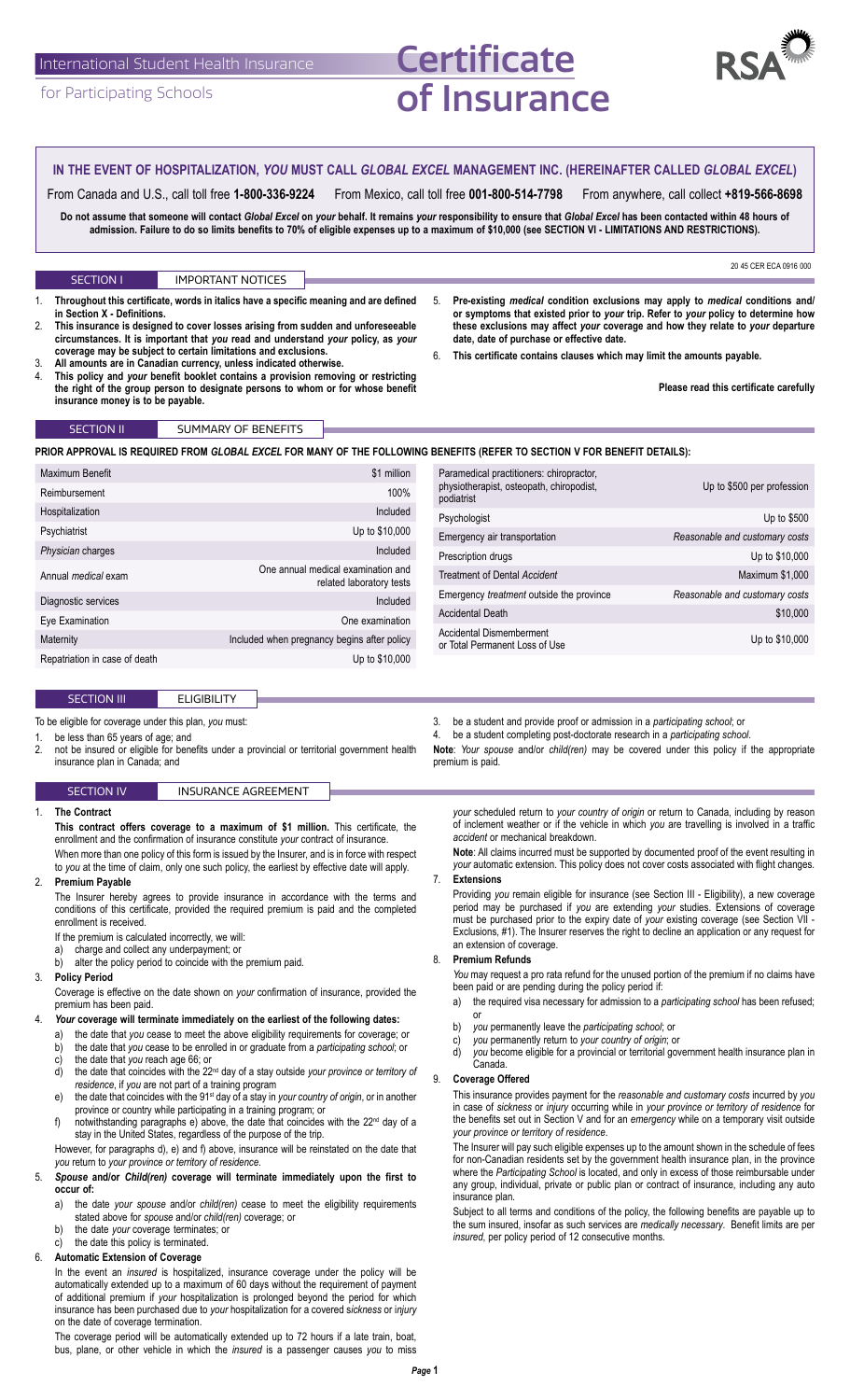# **In order to be covered, many benefits listed in this section require the prior approval of Global Excel.**

- 1. *Hospital* **Accommodation**:
	- a) Charges up to the semi-private room rate (or an intensive or coronary care unit where *medically necessary*), up to 60 days per *sickness* or *injury*.
	- b) *Emergency* hospitalization for psychiatric treatment up to a maximum of \$10,000; c) *Medical treatment* on an outpatient basis.
- 2. **Psychiatric Treatment**: The treatment of psychiatric disorders, including *in-patient* and outpatient services, not to exceed a maximum of \$10,000.
- 3. *Physician* **Charges**: *Medical treatment* by a *physician*.
- 4. **Annual Medical Examination**: One annual medical exam and related laboratory tests.
- 5. **Diagnostic Services**: Laboratory tests and x-rays prescribed by the attending *physician*. **Note**: This policy does not cover magnetic resonance imaging (MRI), cardiac catheterization, computerized axial tomography (CAT) scans, sonograms or ultrasounds and biopsies unless such services are authorized in advance by *Global Exce*l.
- 6. **Maternity:**
	- Reasonable and customary costs for *physician* charges and *hospitalization* for:
	- a) normal childbirth; b) caesarian section; or
	- c) medical complications related to:
	- pregnancy; or
		- childbirth; or
	- iii. involuntary interruption of the pregnancy;

Note: *You* may purchase coverage for the newborn child provided *you* submit a completed application and pay the appropriate premium.

To be eligible for this benefit:

a) the pregnancy must have begun after the effective date of the policy\*:

\*If this policy is purchased prior to the expiry date of an existing International Student Health Insurance Policy for *Participating Schools* already issued by RSA to take effect on the day following such expiry date, the *insured* will remain eligible for this benefit provided there has been no lapse in coverage and the pregnancy commenced after the effective date of the first policy.

- 7. **Eye Examination**: The fees of a licensed optometrist or ophthalmologist for one examination to determine whether purchase or replacement of eyeglasses or contact lenses is required.
- 8. **Psychologist**: Up to \$500 for outpatient consultations.
- 9. **Paramedical Services**: Services of a physiotherapist, an osteopath, a chiropractor, a chiropodist or a podiatrist, including X-rays, to a maximum of \$500 per profession listed.
- 10. **Prescription Drugs**: Drugs, serums and injectables that can only be obtained upon medical prescription, that are prescribed by a *physician* and that are supplied by a licensed pharmacist up to \$10,000. Drugs, serums and injectables must be purchased within 30 days of prescription and must be prescribed and purchased for use during the coverage period.

**Note**: To file a claim, *you* must supply original receipts issued by the pharmacist, *physician* or *hospital*, indicating the total cost, prescription number, name of medication, quantity, date and name of the prescribing *physician*.

11. **Private Duty Nursing**: The professional services of a registered private nurse (other than by an *immediate family member*) provided such services are recommended by a *physician*, up to a maximum of 60 days per *sickness* or *injury*. This benefit is available only as an alternative to hospitalization. The costs must not exceed the daily rate for a public ward stay and the services must be provided in *your* home.

# SECTION VI LIMITATIONS AND RESTRICTIONS

- 1. **Pre-Approval of Surgery, Invasive Procedure, Diagnostic Testing and Treatment**  Global Excel must approve in advance any surgery, invasive procedure, diagnostic testing or treatment (including, but not limited to, cardiac catheterization), prior to the *insured* undergoing such surgery, procedure, testing or treatment. It remains *your* responsibility to inform *your* attending *physician* to call *Global Excel* for approval, except in extreme circumstances where such action would delay surgery required to resolve a life threatening medical crisis.
- 2. **Failure to Notify** *Global Excel* Failure to notify *Global Excel* within 48 hours of *your* admission to *hospital* limits benefits to 80% of all eligible expenses incurred. Do not assume that someone will contact *Global Excel* on *your* behalf. It remains *your* responsibility to ensure that *Global Excel* has been contacted within 48 hours of admission. If it is not reasonably possible for *you* to contact *Global Excel* due to the nature of *your* medical *emergency*, you must have someone else call on *your* behalf. *You* will be responsible for payment of any remaining charges.
- 3. **Benefits Limited to Reasonable and Customary Costs** If *you* pay eligible expenses directly to a health service provider, these services will be reimbursed to *you* on the basis of the *reasonable and customary costs* that would have been paid directly to the provider by the Insurer. Medical charges *you* pay may be higher than this amount; therefore *you* will be responsible for any difference between the amount *you* paid and the *reasonable and customary costs* reimbursed by the Insurer.
- 4. **Benefits Limited to Incurred Expenses** If any of the benefits are duplicated under a similar benefit or under another insurance coverage in this policy or another policy issued by the Insurer, the maximum *you* are entitled to is the largest amount specified under any one benefit or insurance coverage. The total amount paid to *you* from all sources cannot exceed the actual expense *you* incur.
- 5. **Availability and Quality of Care** The Insurer or *Global Excel* shall not be held responsible for the availability or quality of any *medical treatment* (including the results thereof) or transportation, or *your* failure to obtain *medical treatment* while this coverage is in effect.

### SECTION VII EXCLUSIONS

- 1. *Sickness* or *injury* that is confining *you* to *hospital* or that is under active treatment on the effective date of this policy. This exclusion will be waived if this policy is purchased prior to the expiry date of an existing International Student Health Insurance Policy for *Participating Schools* already issued by RSA to take effect on the day following such expiry date.
- 2. *Sickness* that occurs during the first 30 days following the effective date of insurance, if application for insurance is made and paid more than 30 days after *you* become eligible for insurance under this plan (see Section III - Eligibility).
- 3. Chemotherapy and radiotherapy treatment unless approved in advance by *Global Excel*.
- 12. **Medical Appliances**: When prescribed by the attending *physician* and approved in advance by *Global Excel*, minor appliances such as crutches, casts, splints, canes, slings, trusses, braces, walkers, and/or the temporary rental of a wheelchair, due to a covered *sickness* or *injury*. The rental cost must not exceed the purchase price.
- 13. **Treatment of Dental** *Accident*: Dental treatment to a maximum of \$1,000 to repair or replace sound natural teeth injured as the result of an *accidental* blow to the face. Treatment must commence within 30 days of the *accident* and be completed during the coverage period. To file a claim *you* must provide an *accident* report from the *physician* or dentist.
- 14. *Emergency* **Treatment Outside the Province**: When recommended by a *physician*, *reasonable and customary costs* for immediate *medical treatment* of an *emergency* while *you* are travelling outside *your province or territory of residence*.
	- Coverage is limited to one *emergency* per diagnosis and related conditions. (Refer to SECTION IV - Insurance Agreement #4, for limitations on length of stay);
- 15. **Ambulance Services**: When reasonable and *medically necessary*, licensed ground ambulance service to the nearest *hospital*.
- 16. *Emergency* **Air Transportation**: When approved and arranged in advance by *Global Excel* (see SECTION VI - Limitations and Restrictions #6 and #7):
	- a) air ambulance to the nearest appropriate medical facility, to a Canadian *hospital* or to *your country of origin* for *medical treatment*;
	- b) transport on a licensed airline with an attendant (when required) for *emergency* return to *your province, territory of residence* or *country of origin* for immediate medical attention;
	- c) the fare for additional airline seats to accommodate a stretcher to return *you* to *your province, territory of residence* or *country of origin*; or
	- d) up to the cost of a one-way economy airfare to *your province, territory of residence* or *country of origin*.
- 17. **Preparation and Return of Remains**: In the event of death, up to a maximum benefit of \$10,000 towards the actual cost incurred for preparation of remains and homeward transportation of the deceased *insured* to his/her *country of origin*; or up to a maximum of \$4,000 for cremation and/or burial at the place of death of the *insured*. The cost of the casket or urn is not covered by this benefit.
- 18. **Accidental Death**: Maximum benefit \$10,000. The benefit for loss of life is payable to *your* estate unless a beneficiary is designated in writing to *Global Excel* or the Insurer. This benefit is payable only in case of *your* death as the result of an *accident* occurring during the coverage period.
- 19. **Accidental Dismemberment or Total Permanent Loss of Use**: The total benefits payable for one or more *injury* under this benefit shall not exceed \$10,000. If an *injury* causes loss of limb or sight within 100 days following the date of the *accident*, benefits will be paid to *you* as follows:

| Loss of one hand or one foot and sight in one eye (complete loss \$10,000                              |  |
|--------------------------------------------------------------------------------------------------------|--|
|                                                                                                        |  |
|                                                                                                        |  |
|                                                                                                        |  |
|                                                                                                        |  |
| Loss in reference to dismemberment means the actual severance at or above the wrist<br>or ankle joint. |  |

Loss of sight means the complete and irrecoverable loss of eyesight, which loss cannot be substantially corrected or remedied through simple *medical treatment* or corrective lenses.

- 6. **Transfer or Medical Repatriation** (while on a temporary trip outside *your province or territory of residence*) During an *emergency* (whether prior to admission, during a covered hospitalization or after *your* release from the *hospital*), the Insurer reserves the right to:
	- a) transfer *you* to one of its preferred health care providers; and/or<br>b) return *you* to *your province or territory of residence* or *couni*
	- b) return *you* to *your province or territory of residence* or *country of origin*, for the *medical treatment* of your *sickness* or *injury* without danger to *your* life or health.

If *you* choose to decline the transfer or return when declared medically *stable* by the Insurer, the Insurer will be released from any liability for expenses incurred for such *sickness* or *injury* after the proposed date of transfer or return. *Global Excel* will make every provision for *your* medical condition when choosing and arranging the mode of *your* transfer or return and, in the case of a transfer, when choosing the *hospital*.

- 7. **Repatriation in the event** *your* **medical condition requires complex, continuous and prolonged care** – The Insurer will reimburse the *reasonable and customary costs* to return *you* to *your country of origin* if *your* medical condition requires complex, continuous and prolonged care due to an eligible *injury* or *sickness* during the policy period. If *you* refuse the decision of the Insurer to repatriate *you* back to *your country of origin*, the Insurer will be released from any liability for expenses incurred for such *injury* or *sickness* after the proposed date of repatriation.
- 8. **Sanctions** The Insurer is a member of the RSA Group whose principal insurance company in the United Kingdom is required to comply with economic, financial and trade sanctions imposed by the European Union and the United Kingdom and the parties acknowledge that the Insurer intends to adhere to the same standard.

The Insurer shall not provide any coverage or be liable to provide any indemnity or payment or other benefit under this policy which would breach economic, financial or trade sanctions ("Sanctions") imposed under the laws of Canada; or would breach Sanctions imposed by the European Union or the United Kingdom if provided under an insurance contract issued by an insurer in the United Kingdom.This insurance does not cover losses or expenses caused directly or indirectly, in whole or in part, by:

- The purchase or replacement cost (prescribed or not), loss or damage to hearing devices, eyeglasses, sunglasses, contact lenses, or prosthetic teeth, limbs or devices and prescription resulting therefrom.
- 5. Flight accident (unless *you* are travelling as a fare-paying passenger on a commercial airline).
- 6. Medical examinations performed at the request of a third party (including medical examinations for immigration purposes) or consultations with a *physician* by telephone or email.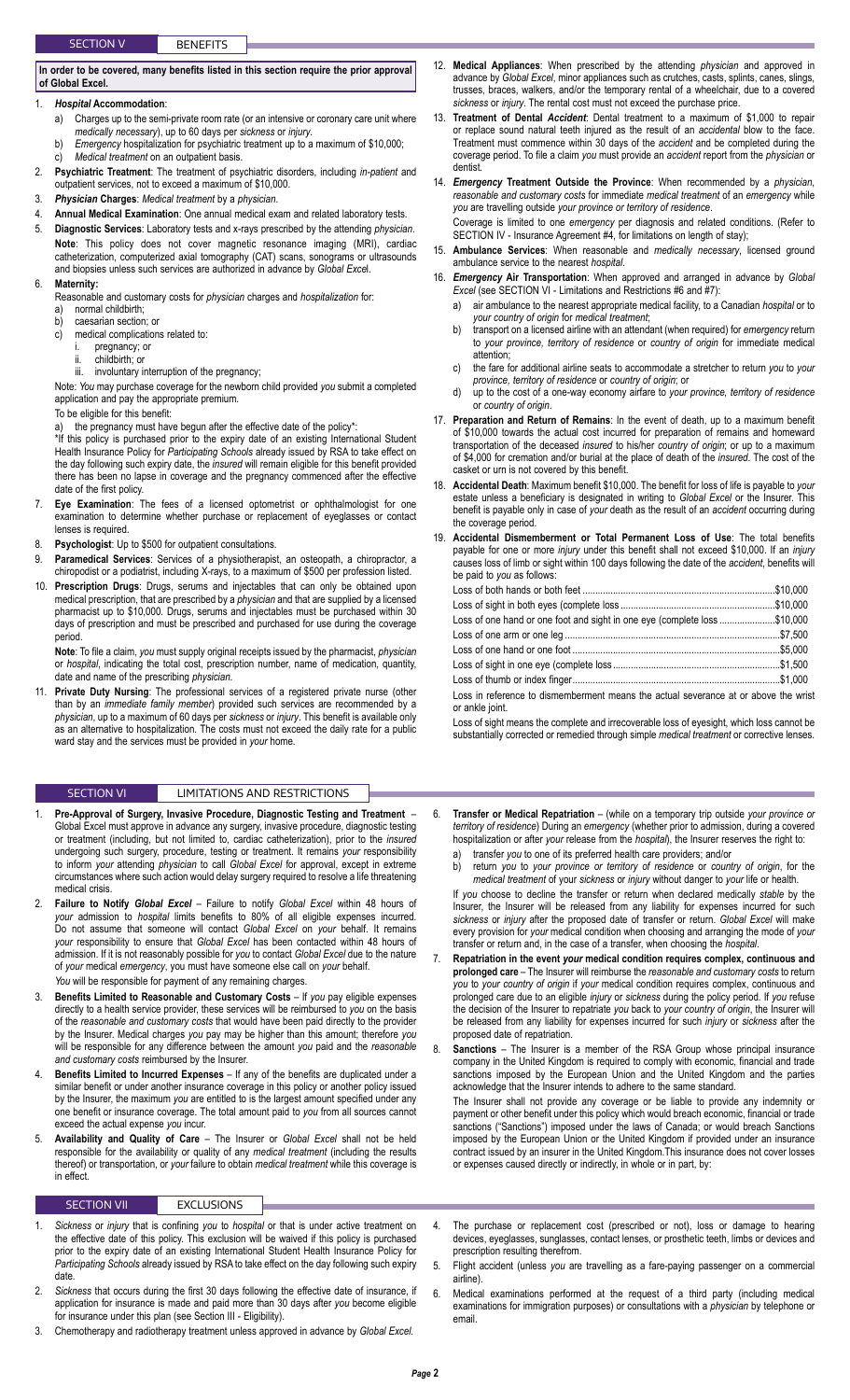### SECTION VII **EXCLUSIONS** (CONTINUED)

- Acupuncture, massage therapy, elective treatment or surgery, cosmetic or plastic surgery, whether or not for psychological reasons, unless required as the result of *injury* incurred while this policy is in force.
- 8. Dental treatment, oral surgery or any related procedures, except as otherwise specified under the "Treatment of Dental *Accident*" benefit (see SECTION V – Benefit # 13).
- 9. Pregnancy, childbirth, miscarriage, voluntary termination of pregnancy and any complications thereof, except as specified under the "Maternity" benefit (see SECTION  $V -$  Benefit # 6).
- 10. *Your* participation in and/or voluntary exposure to any risk from: war or act of war, whether declared or undeclared; invasion or act of foreign enemy; declared or undeclared hostilities; civil war, riot, rebellion; revolution or insurrection; act of military power; or any service in the armed forces.
- 11. Committing or attempting to commit an illegal act or a criminal act.
- 12. Suicide (including any attempt thereat) or self-inflicted injury.
- 13. Medication, drugs or toxic substance abuse or overdose; alcohol abuse, alcoholism or an accident while being impaired by drugs or alcohol or having an alcohol concentration that exceeds 80 milligrams in 100 millilitres of blood.
- 14. Drugs:
	- a) the purchase of drugs and medication (including vitamins) which are commonly available without a prescription, which are not legally registered and approved in Canada, or which are not *medically necessary*;
	- b) preventive medicines or vaccines; c) acne medications, baldness remedies, nicotine resin products, dietary supplements or weight loss products;
	- d) all types of contraceptives, pregnancy tests, fertility drugs or testing or drugs for the treatment of erectile dysfunction;
	- e) pharmaceutical products and drugs covered by another organization.
- 15. Participation:<br>a) as a p
	- as a professional athlete in a sporting event including training or practice. (Professional means a person who engages in an activity as one's main paid occupation);

# SECTION VIII **INTERNATIONAL ASSISTANCE SERVICE**

#### *Global Excel* **answers questions 24 hours a day, 7 days a week.**

- 1. *Emergency* **Call Centre**  No matter where *you* are, professional assistance personnel are ready to take *your* call. From Canada and the U.S., call toll free 1-800-336-9224; from Mexico, call toll free 001-800-514-7798; from anywhere, call collect +819-566-8698.
- 2. **Benefit Information**  Explanation of *your* policy is available to *you* and to the medical providers who are treating *you*.
- 3. **Case Management**  *Global Excel*'s experienced and professional team, available 24 hours a day, will monitor the services given in the event of an *emergency*.

### SECTION IX DEFINITIONS

# **Certain italicized terms used in this policy are defined in this section while other italicized terms refer to terms defined or identified in the application for insurance.**

**"Accident**" means a fortuitous, sudden, unforeseen and unintentional event exclusively attributable to an external cause resulting in bodily injury.

**Child(ren)** means an unmarried natural, adopted or stepchild of the *insured person* or his or her eligible *spouse* who is, at the date of purchase, dependent on the *insured person* or his or her eligible *spouse* for support and is:

- a) 21 years of age or under; or
- b) A full-time student who is under 26 years of age; or
- c) Of any age with a permanent physical impairment or a permanent mental disability.

"**Country of Origin**" means the country for which *you* hold a passport. Where *you* hold more than one passport, the country of origin will be taken to mean the country that *you* have declared on the application form.

"**Elective Treatment**" means any treatment that is not *medically necessary*.

"**Emergency**" means that *you* require immediate *medical treatment* for the relief of acute pain or suffering resulting from an unexpected and unforeseen *sickness* or *injury* occurring while on a temporary trip outside *your province or territory of residence* and that such *medical treatment* cannot be delayed until *your* return to *your province or territory of residence.*

"**Global Excel**" means Global Excel Management Inc. the company appointed by the Insurer to provide medical assistance and claims services.

"**Hospital**" means an institution which is designated as a *hospital* by law; which is continuously staffed by one or more *physicians* at all times; which continuously provides nursing services by graduate registered nurses; which is primarily engaged in providing diagnostic services and/or medical and surgical treatment of *sickness* and *injury* in the acute phase, or active treatment of chronic *sickness*; which has facilities for diagnosis, major surgery and *inpatient* care. The term *hospital* does not include convalescent, nursing, rest or skilled nursing facilities whether separate from or part of a regular general *hospital*, nor a facility operated exclusively for the treatment of persons who are mentally ill, aged, drug or alcohol abusers.

"**Immediate Family Member**" means *your* mother, father, sibling, *child*, *spouse*, legal guardian, grandparent, grandchild, aunt, uncle, niece, nephew, mother-in-law, father-in-law, son-in-law, daughter-in-law, brother-in-law and sister-in-law.

"**Injury**" means an unexpected and unforeseen harm to the body caused by an *accident*, that requires *medical treatment* and that occurs while this coverage is in effect.

"**In-Patient**" means a patient who occupies a *hospital* bed for more than 24 hours for *medical treatment* and for which admission was recommended by a *physician* when *medically necessary*.

**Insured Person** means the person who is named as the insured person on the confirmation of insurance for which the appropriate premium has been paid.

# SECTION X **CLAIMS PROCEDURES**

- You are responsible for providing all the documents outlined below and for any **charges levied for these documents**.
	- a) Any notice of claim or correspondence concerning a claim must include *your* certificate number, the patient's name and date of birth.
	- b) Submit all original itemized bills from the medical provider(s) stating the patient's name, diagnosis, the date(s) and type of treatment, and the name of the medical facility and/or *physician*. Only original bills will be considered for payment. Photocopies, facsimile transmissions or carbon copies are not acceptable.
	- c) Receipts for prescription drugs must indicate the name of the prescribing *physician*, prescription number, name of preparation, date, quantity and the total cost.
	- d) If *you* refuse or fail to sign the medical authorization form or refuse to provide any information pertinent to *your* claim, it may result in a delay in processing *your* claim.
	- Please refer to Notice and Proof of Claim of SECTION XI Statutory Conditions.
- b) in any motorized race or motorized speed contest;
- c) in scuba diving (unless *you* hold a basic SCUBA designation from a certified school or other licensing body), hang-gliding, rock climbing, paragliding, skydiving, parachuting, bungee jumping, mountaineering, rodeo, heli-skiing, any downhill skiing or snowboarding outside marked trails or any cycling racing event or ski racing event
- 16. Renal dialysis or any type of organ transplants.
- 17. Rehabilitation and convalescent homes or holidays for recuperative purposes.
- 18. Non-compliance with any prescribed medical therapy or *medical treatment* (as determined by the Insurer) or failure to carry out a *physician's* instructions.
- 19. Treatment or surgery during *your* stay when *your* visit is undertaken for the purpose of securing or with the intent of receiving medical or *hospital* services, whether or not such visit is taken on the advice of a *physician* or surgeon.
- 20. Emergency air transportation unless approved and arranged in advance by *Global Excel*.
- 21. Expenses incurred as a result of symptomatic or asymptomatic HIV infection, HIV related conditions and AIDS (Acquired Immune Deficiency Syndrome), including any associated diagnostic tests or charge.
- 22. Any *sickness*, *injury* or *medical condition you* suffer or contract, or any loss *you* incur in a specific country, region or area for which the Government of Canada, including Foreign Affairs, Trade and Development Canada, has issued a travel advisory or formal notice, before *your* departure date, advising travellers to avoid non-essential travel or to avoid all travel to that specific country, region or area. If the travel advisory or formal notice is issued after *your* departure date, *your* coverage under this policy in that specific country, region or area will be limited to a period of 10 days from the date the travel advisory or formal notice was issued, or to a period that is reasonably necessary for *you* to safely evacuate the country, region or area.
- 23. Any administrative fees or charges above those specified in this policy.
- 24. Self exposure to exceptional risk, hazardous pursuits or occupations.
- 4. **Interpretation Service**  *Global Excel* can connect *you* to a foreign language interpreter when required for *emergency* services.
- 5. **Direct Billing**  Whenever possible, *Global Excel* will instruct the *hospital* or clinic to bill them directly.
- 6. **Claims Information**  *Global Excel* will answer any questions *you* have about the eligibility of *your* claim, the standard verification procedures and the way that the policy benefits are administered.

"**Medical Treatmen**t" means any reasonable procedure, which is medical, therapeutic or diagnostic in nature, which is *medically necessary* and which is prescribed by a *physician*. *Medical treatment* includes hospitalization, basic investigative testing, surgery, prescription medication (including prescribed as needed) or other treatment directly related to the *sickness*, *injury* or symptom.

"**Medically Necessary**" in reference to a given service or supply, means such service or supply: a) is appropriate and consistent with the diagnosis according to accepted community

- standards of medical practice;
- b) is not experimental or investigative in nature;
- c) cannot be omitted without adversely affecting *your* condition or quality of medical care; and d) cannot be delayed until *you* return to *your province or territory of residence* (while on a temporary visit outside *your province or territory of residence*).

"**Participating Schoo**l" means a recognized institution of learning that has selected this insurance as their preferred provider and ensures that all eligible international students are covered by this insurance policy.

"**Physician**" means a medical practitioner whose legal and professional standing within his/her jurisdiction is equivalent to that of a doctor of medicine (M.D.) licensed in Canada, who is duly licensed in the jurisdiction in which he/she practices, who prescribes drugs and/or performs surgery and who gives medical care within the scope of his/her licensed authority. A *physician* must be a person other than *yourself* or an *immediate family member*.

"**Principal Insured**" means the following person who is not eligible for coverage under a provincial or territorial health insurance plan in Canada:

an eligible student who has arrived in Canada, who is admitted to, enrolled in and attending a *participating school*; or

a student completing post-doctorate research in a *participating school*.

"**Province or Territory of Residence**" means the Canadian province or territory where *you* reside while studying in Canada.

"**Reasonable and Customary Costs**" means costs that are incurred for eligible medical services or supplies that do not exceed the standard fee of other providers of similar standing in the same geographical area, for the same treatment of a similar *sickness* or *injury*.

"**Sickness**" means a disease or disorder of the body which results in loss while this coverage is in effect. The *sickness* must be sufficiently serious to prompt a reasonably prudent person to consult a *physician* for the purpose of *medical treatment*.

"**Spouse**" means the person, aged 65 or less, to whom the *principal insured* is legally married or with whom the *principal insured* has been residing in a conjugal relationship.

**You, Your, Yourself and Insured** means the *insured person* and, when the appropriate premium has been paid for family coverage as indicated on the confirmation of insurance, his or her eligible *spouse* and/or *children*.

### 2. **Payment of Benefits**

All payments under this policy are payable to *you* or on *your* behalf. Benefits for loss of life are paid to *your* estate unless a beneficiary is designated in writing to *Global Excel* or the Insurer. Any claims paid to *you* will be payable in Canadian funds. If *you* have paid a covered expense, *you* will be reimbursed in Canadian currency at the prevailing rate of exchange on the date that the claim payment is made. No sum payable shall bear interest.

- 3. **All pertinent documents should be sent to:** *Global Excel Management Inc.*
	- 73 Queen St. Sherbrooke, Québec J1M 0C9

 $\left\langle \left\langle \left\langle \left\langle \mathbf{H} \right\rangle \right\rangle \right\rangle \right\rangle$ GlobalExcel.<sup>4</sup>

Tel.: 1-800-336-9224 (toll free) or +819-566-8698 (collect) Website: [www.globalexcel.com](http://www.globalexcel.com)